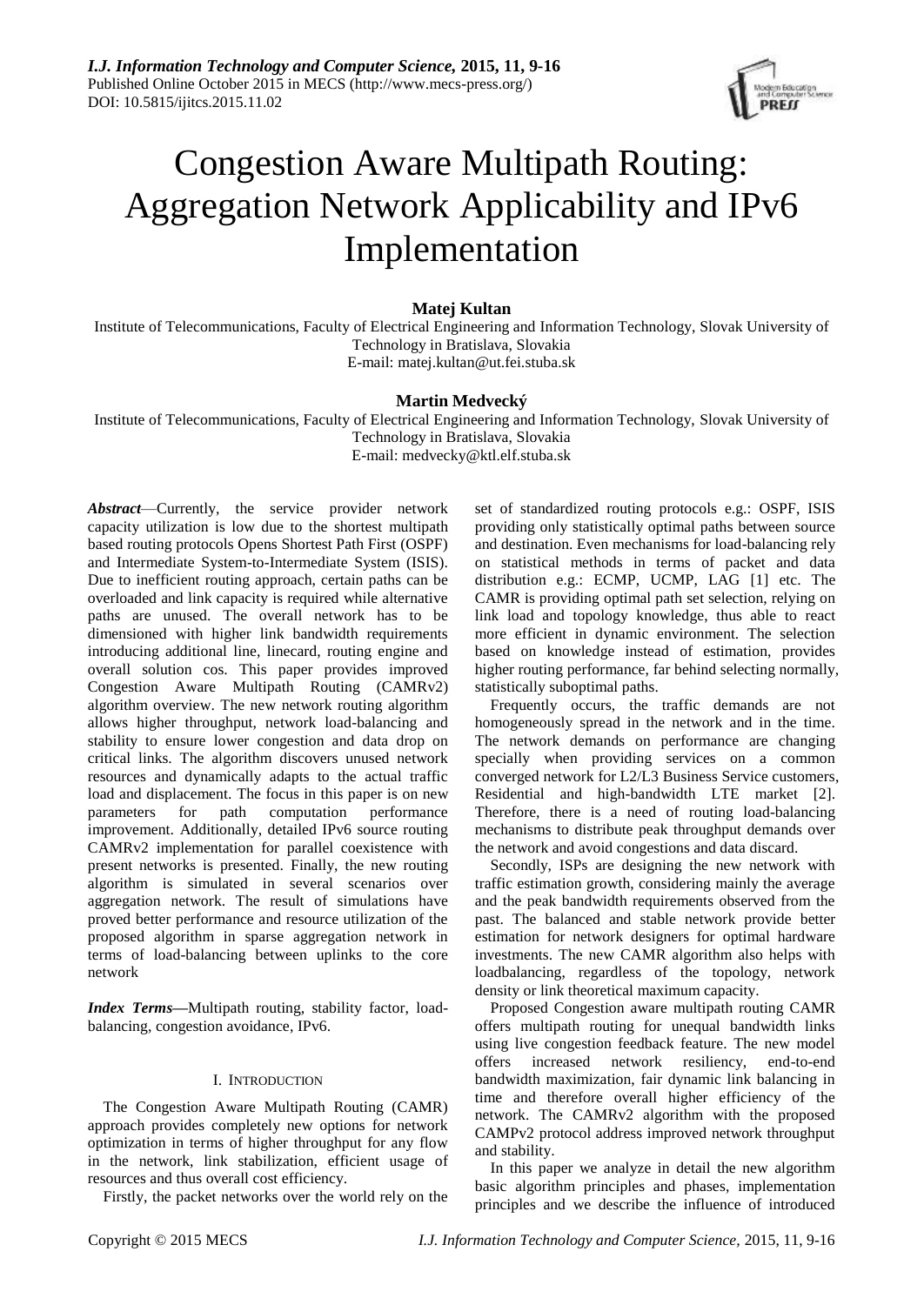Stability factor to achieve better performance over the typical aggregation network infrastructure. As the protocol and algorithm are based on congestion feedback, the network routing decisions are changing more dynamically than decisions based on link nominal bandwidth. Therefore, we have decided to perform several scenarios related to node routing initialization, step flow level change in the aggregation network to verify the. Scenario results have proved expected stable and efficient algorithm behavior.

#### II. RELATED WORK

In the Adaptive Multi-Path (AMP) Routing approach [3], the algorithm is using per destination address hashing for flow classification. In comparison to CAMR, proposed algorithm during flow classification is hashing also source address and protocol number fields. This provides more granularity and better load-balancing properties. The Optimized Multi-Path (OMP) routing mentioned in the thesis, requires global signaling and it is distributed implementation of AMP.

In the case of MultiRoute [4] approach only 1 bit is representing the congestion level. CAMR requires more granular representation of congestion level. This is required to be able to find shortest available multipath bandwidth instead of shortest available multipath paths. Low granularity implied by binary congestion level representation lead to route flapping and instability.

Max Flow Multipath Routing Algorithm (MFMP) [5] provides also multipath routing using similar to Edmonds-Karp, the Ford-Fulkerson algorithm. The algorithm tries to find full graph to provide maximum flow, but this approach requires high computation time. CAMR is stopping algorithm before finding full max flow graph matching criteria for efficient routing.

#### III. CAMRV2 DESIGN BASIC PRINCIPLES

The new CAMRv2 algorithm (Fig. 1.) is based on 5 principal phases, identical for all PE nodes:

- 1) Source/Destination selection
- 2) Path and flow search
- 3) Metric calculation
- 4) Metric to interval calculation
- 5) Encapsulation and proportional data distribution

All mentioned phases are independent in terms of computing and they run in parallel. In control plane, the Source/Destination selection phase is triggered by timer and topology update event. While the Path set and flow search phase is triggered by Link-State congestion vector arrivals. According the found Path Sets for individual destinations, metric calculations and interval assignments are done in highly parallelized environment due to extensive Routing Information Base and Forwarding Information Base sizes.

The last phase is completely performed in the data

plane. The encapsulation is triggered by node selected packets. As CAMR can be implemented in parallel with existing infrastructure and services, it is upon ISP its deployment model. The CAMR routing can be applied on network, access or hybrid interface mode.

In case of access mode, only limited set of traffic by implementing Service Access Point (SAP) approach. The SAP selects incoming traffic by specific rule, selecting by:

- Incoming physical interface, e.g. port 1/1/2
- Incoming VLAN Id e.g. 1/1/2:210
- Incoming Source/Destination prefix
- Filter L2/L3/L4 combined filtering

The access mode SAP can further provide accounting and statistics to the network.

The network mode is applied on the node for enabling the source routing. The network and hybrid modes allow to interface inspect Routing Header Extension and forward source routed packets to the next destination.

When hybrid mode is applied, the node is forwarding source routing based packets. If no Extension Header found on incoming packet, the appropriate source routing encapsulation will be applied.

# *A. Source/Destination selection*

The source and destination selection is a phase when control plane takes care about prioritizing path calculation in the destination queues for highly loaded destinations. The computation frequency is linearly proportional to the volume of destination traffic in the past interval. Thus the probability of better high loads balancing in time increases and provides the algorithm higher efficiency and overall performance.

# *B. Path and flow search*

CAMRv2 algorithm (Fig.2) searches for all paths  $p$ , from oriented graph  $G(V, E)$  - between nodes *s* and *t* and finds free capacity  $c$  for the flow  $f_i$  in order to maximize the flow *f*. Every algorithm iteration, the overall residual capacity  $G_{fi}$  is decreasing, until there is no path  $p_i$  between s and t. Then  $f(s, t)$  represents the maximum flow possible found by algorithm.

The path and flow search phase is derived from Breadth-First Search/Edmonds-Karp algorithm adapted for CAMRv2 purposes. For lowering the calculation complexity  $O(VE^2)$  of the original CAMR algorithm, several conditions and mechanisms were applied.

The first improvement (1) is the algorithm interruption condition, when the found paths capacity for the destination is exceeding expected load with sufficient load margin *B*, distributed over sufficient number of found paths *M.* This improvement aims to lower processing overhead for less significant traffic loads. The distribution is fine for higher loaded destinations, the very low destinations will use best-effort balancing.

$$
while ((M \ge |p|) \land (B \ge f) \tag{1}
$$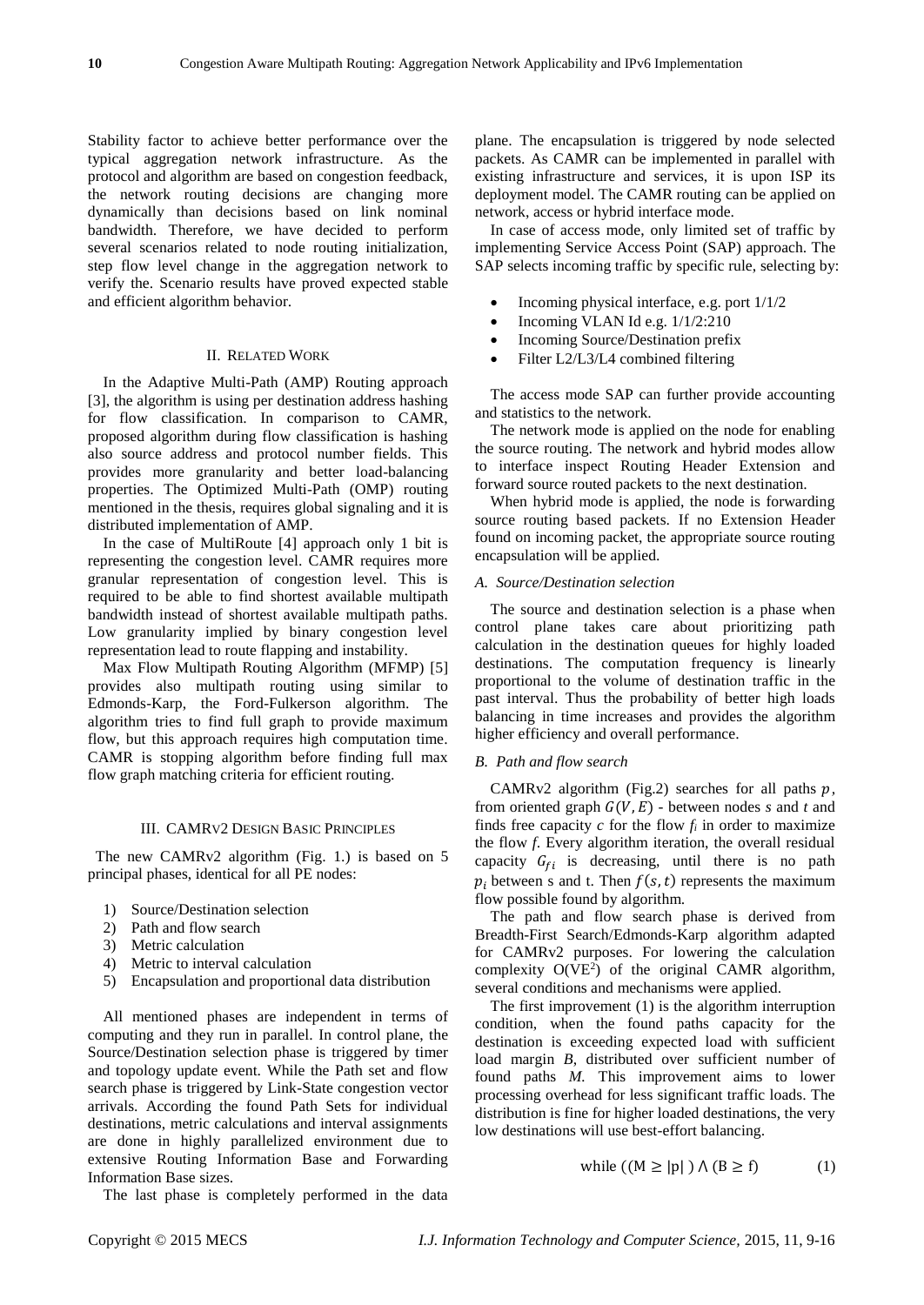

Fig.1. CAMRv2 protocol (CAMPv2) based IP/MPLS router architecture.



Fig.2. CAMRv2 improved path set search algorithm

The secondary interruption condition is based on rule of using only shortest path set and neglecting very long paths. In the  $3<sup>rd</sup>$  and  $4<sup>th</sup>$  algorithm phases, stability factor exponentially suppresses load for paths with much higher hop count than the shortest path. Thus it is desirable to interrupt max-flow algorithm to avoid costly long path set calculations if long paths would not be used due stability factor in next steps.

$$
while (|p_i| < N + |p_1|) \tag{2}
$$

#### *C. Metric calculation*

In the third round the metric is generated for each path in the path set. The unique approach of CAMR algorithm is the 2nd round of benefiting shortest path set selection and flow distribution by distance. For this purpose the compound CAMR metric  $s_f$  reflects the proportion of data sent over a specific path:

$$
\rho(p_i) = \frac{c_{fi}^{ef}}{d(t_i)^{sf}}, where s_f \in \lt 0, \infty), e_f \in \lt 0, 1) \tag{3}
$$

The metric  $\rho(p_i)$  is dependent from the path capacity  $c_{fi}$ , its length  $d(t_i)$  in terms of the number of hops, the network stability  $s_f$  and exponential factor $e_f$ .

- The  $d(t_i)$  represents an integer value in terms of hops between the inspected tunnel  $t_i$ .
- The  $c_{fi}$  is representing path capacity derived from the minimal link bandwidth over selected path. The bandwidth is considered as a mean value from the last time the measurement was performed. The sampling period in simulations below are 14 seconds long.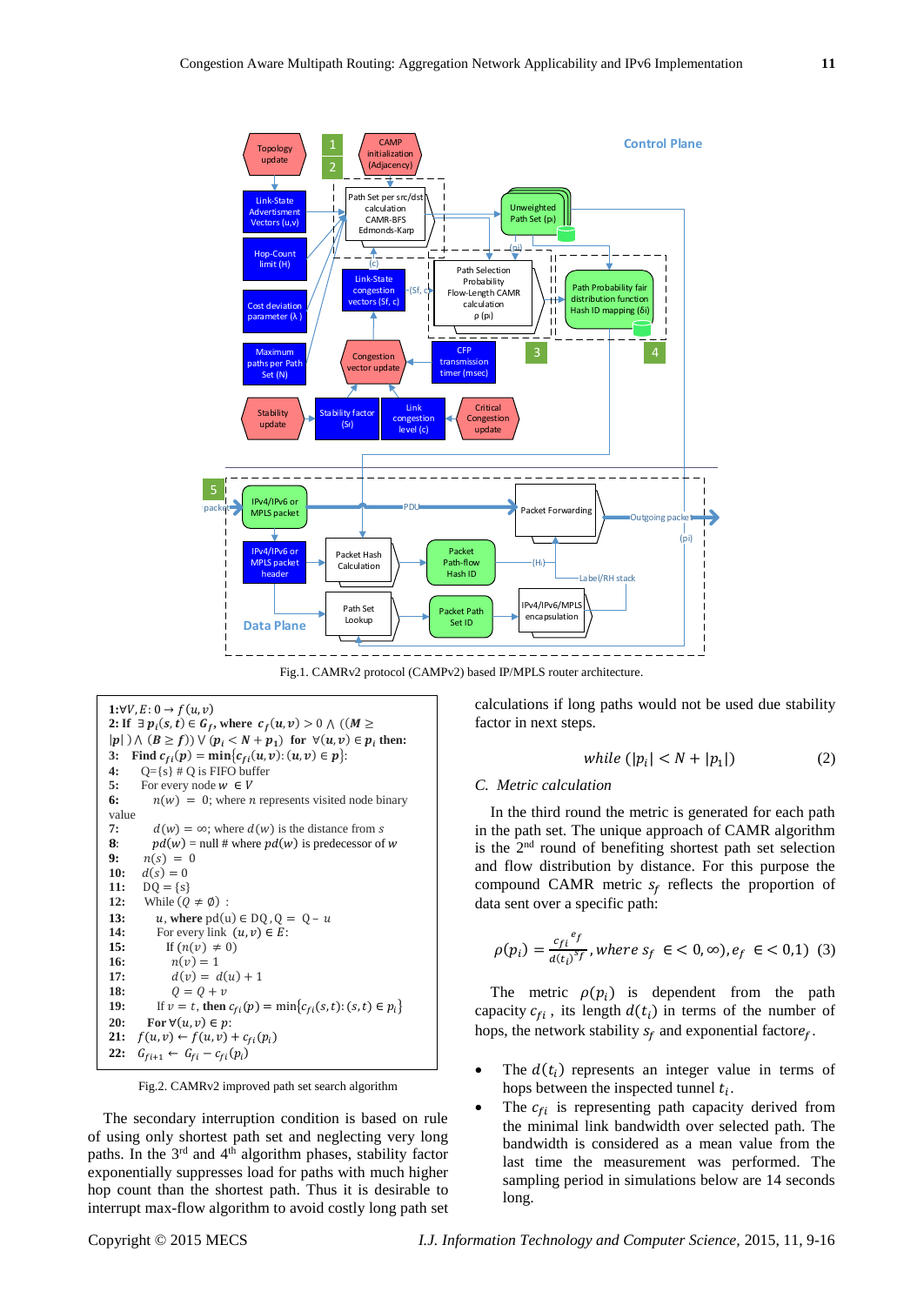- The  $e_f$  provides continuous flow redistribution for smoother convergence to the balanced state and flow flapping avoidance between paths. The  $e_f$  out of specified range (3) causes high-instability.
- The  $s_f$  suppresses distribution over longer path in favor the shortest path. Selecting longer paths increases overall throughput but on the other hand load generated in network by selecting too long paths may inefficiently congest the network.

# *D. Metric to interval calculation*

The metric has only local significance and it is used as proportional value to calculate intervals of hash-function. The path  $p_i$  proportion of forwarded data is represented by the  $\alpha_i$  - width of interval  $H_i$ . The interval  $H_i$  belongs to specific path  $p_i$  and it is dependent from  $\rho(p_i)$  metric proportion to overall metric for destination *t*:

$$
if \delta_i = \frac{\rho(p_i)}{\sum_i \rho(p_i)}, 0 \text{ then } \alpha_1 = \left\lfloor \frac{\delta_i}{2^m} \right\rfloor, where \ m = 16 \tag{5}
$$

$$
H_1 < 1, \delta_i \text{), for } i > 1; H_i(\delta_{i-1}, \delta_{i-1} + \delta_i) \tag{6}
$$

#### *E. IPv6 Encapsulation*

In order to achieve smooth integration of CAMR algorithm into existing packet based environment, the algorithm and protocol shall find its application in IETF and IEEE standard based networks. CAMR based routing is intended to provide IPv4, IPv6 and MPLS implementations from the first day, using source routing approach. The aim is to install the routing header information with waypoints into standardized IPv4 Strict or Loose Source Routing header option, IPv6 Routing Header, Routing Extension Header [6] and Segment Routing Label Stack encapsulation.

The most perspective implementation for to Deutsche Telekom Group TeraStream architecture [7] is applying IETF IPv6 approach. Firstly, TeraStream network is based purely on IPv6 standard. Secondly, there is no limit on Routing Header length. In case of fragmentation restriction the 1500B MTU allows up to 90 waypoints. The IPv6 packet header is 40 bytes long. The header contains Next Header field, identifying next header type.

For CAMRv2 needs the value of Next Header is 43 identifying IPv6 Routing Header.

Routing Header format following fields: Next Header, Routing Header size in octets, Routing Header type, unvisited node index, Reserved and Waypoint addresses list. The Routing Header for Source routing is 0. The next waypoint in the waypoint address list is indexed by unvisited node index decremented when packet reaches the waypoint. The Waypoint address list contains list of 128-bit IPv6 addresses used for CAMR source based routing paths.

Additionally, there are other events and parameters extending the algorithm providing framework for practical CAMRv2 implementation: Congestion Aware Multipath Protocol (CAMP) and Congestion Feedback Protocol (CFP). The CAMP and CFP description is out of the scope of this paper.

# IV. CAMRV2 ARCHITECTURE PRINCIPLES

As the control plane is designed separately from the control plane, CAMRv2 can be implemented in three different variants: centralized, distributed, local. Considering the centralized implementation, the congestion feedback and network status are collected in a single centralized node and subsequently computed routing table are distributed into nodes. Such option is suitable for small-sized networks with sparse connectivity. In distributed implementation, several geographically spread units compute routing tables for local router clusters. It is possible to reuse local datacenters for providing such computation service. Centralized and decentralized architecture options are based on Software Defined Network (SDN) principles [8] by managing local routers network decisions by a remote controller.

#### V. STABILITY FACTOR

Multipath routing over suboptimal paths results in burning unused network resources in the network to provide better load-balancing and higher end-to-end capacity for flows that need it at the moment.

Thus, the total volume of traffic in the network in time



Fig.3. CAMRv2 IPv6 Routing Header Type=0 implementation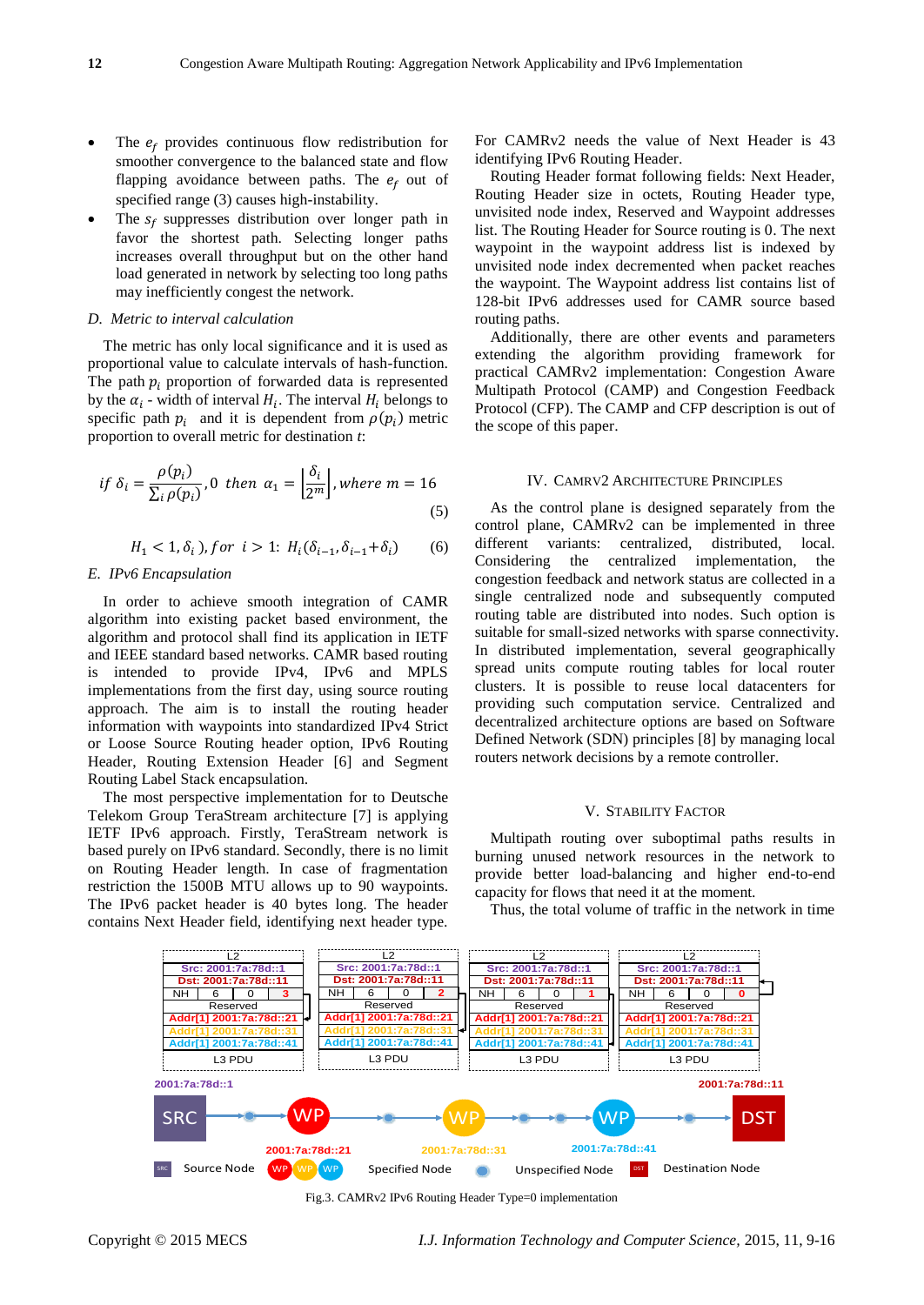the shortest path routing. The stability and suppression factor  $s_f$ , mentioned in equation (3), is another key differentiator of CAMR from other multipath approaches. In order to avoid selfish routing and suppress long paths in the Path Set, dynamically changing  $s_f$  exponentially limits the long path traffic. The  $s_f$  value is dependent on the network overall load and stability. The appropriate value determination is done in control plane by analyzing the route flapping behavior. The  $s_f$  possible range is from interval <0,  $\infty$ ), however by experiments it was proved that only values in the interval from 0 to 10 are relevant. Higher values than 10 provide same results, but need much higher computation and memory resources to perform.

The stability factor could be also perceived as parameter with limiting the network in between two extremes: maximum flow efficiency on one hand or equal cost multipath path load-balancing on the other.

# VI. ALGORITHM STABILITY SCENARIOS

There are several common characteristics of converged network architecture regardless of ISP and the technology used. The ISP network is layered into 3 or 4 main domains. Firstly, the Access network provides direct connectivity to Business customers and Residential and Mobile subscriber access infrastructure. Secondly, Aggregation domain (R1 nodes) collects all the traffic from Access nodes and each node is terminated redundantly by higher-capacity links to 2 independent Core routers creating Ring or DWDM Horseshoe Architecture[10]. The Core network (R2 nodes) due to resiliency create full-mesh topology to provide nonstop forwarding via geographically redundant paths in case of any single element failure at this level. In order to provide SecGW, SGW, IPTV, Voice, multimedia and other CDN based services, core nodes are directly connected to local datacenters. Tests performed in this paper were simulated on TeraStream 21 node network consisting of 6 R2 nodes and 15 R1 nodes.

In this paper, the CAMR algorithm stability and link load distribution are analyzed. The algorithm was tested by 3 basic scenarios in the aggregation network node to verify algorithm performance:

- Node boot-up and routing traffic from 0 into 66% link load
- Step increased traffic load on active node
- Continuously increased traffic load on active node

# *A. Scenario 1.: Node boot-up*

This scenario is simulating standard case in an ISP network. There are several options representing the standard situation:

- New node installation
- Non-redundant control plane node restart
- Software upgrade without In Service Software Upgrade feature(ISSU)
- Node restart after power outage



Fig.4. Network under test – pure IPv6 TeraStream concept

It shall be verified that a new node introduced into the topology can handle the initial traffic load. Additionally, it shall be verified, that network discovering a new node can maintain stability.

The R1 node boots up and starts to route traffic over first time discovered paths (Fig. 5.). The sent traffic significantly influences link load on discovered paths in the boot-up phase. The consequence of the high step load are path selection and load distribution flapping. However flapping occurs during initial transmission period 0-60 steps, it keeps around optimal values.



Fig.5. Scenario 1.: Algorithm and Link stabilization period from 0 to 66% load, steps (0,60)

After the initial period, the algorithm converges and the step flapping from initial transmission period stabilizes into lower interval (Fig. 6.).

This scenario have proved the algorithm stability and convergence in case of new node boot-up or reset from idle into active state. Despite flapping the scenario also proved better performance in link load balancing being closer to optimal values than Shortest Path First (SPF) and SPF with Equal Cost Multipath (ECMP) routing.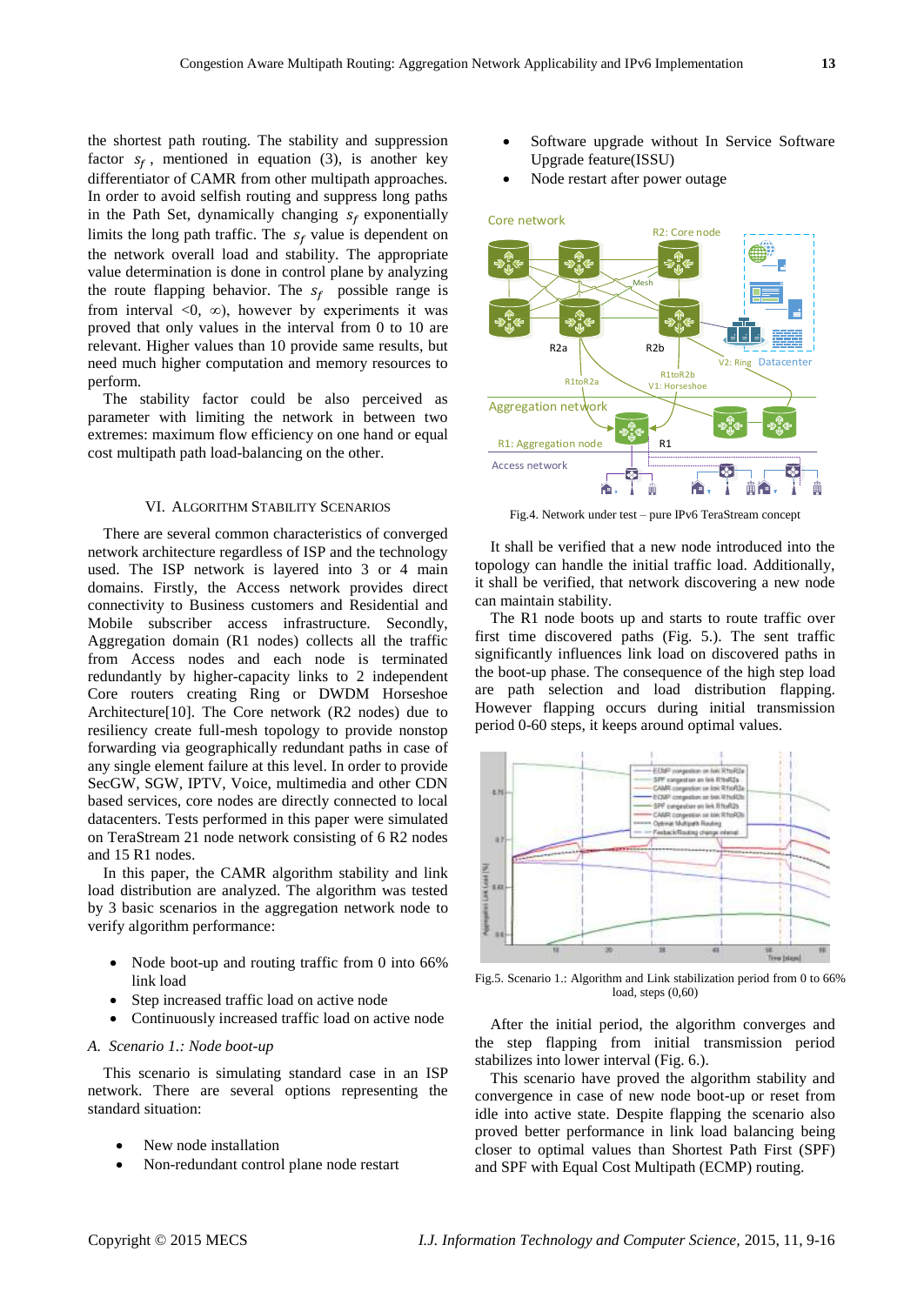

Fig.6. Scenario 1.: Algorithm and Link stabilization period from 0 to 66% load, steps (150,220)

#### *B. Scenario 2.: Step increased load*

This scenario represents another typical cases in ISP environment, where the Aggregation node shall maintain forwarding:

- New access node connected into the aggregation node
- Access node restarted
- Access link restored after a failure in the node
- New incoming traffic from redundant dualhomed access link, due to the primary link failure

The scenario is considering stable environment with randomly generated traffic. In the step 302, the traffic from the aggregation node is increased by 20 Gb/s, meaning 58% higher load from the stable state. The network response after the step load increase was slightly unstable, but not leaving the stable margin variation  $-2\%$ , compared to 8,2% ECMP variation. This scenario again have proved better performance in step load balancing than SPF and SPF with ECMP routing (Fig. 7).



Fig.7. Scenario 2.: Algorithm and Link stabilization, 58% step load increase

# *C. Scenario 3.: Continuosly increased load*

The last scenario (Fig. 8.) proves CAMRv2 high stability and load-balancing in stable environment and also in the environment where the traffic is continuously

increased by time.

Traditional approach of SPF and SPF with ECMP routing performance suffers from equal-cost paths absence for all destinations in the routing table. Meanwhile traditional SPF is always selecting only one link for destination, SPF-ECMP is selecting 1 up to 2 links, depending on destination location whether an another equal shortest path exist or not. Therefore, no real load-balancing is occurring in terms of efficient network resource usage.

The SPF routing algorithm have chosen for the most of destinations the link R1toR2b as heavily loaded destinations share the same R2 router in aggregation network. ECMP have distributed the load that maintain 2 shortest paths. CAMR does the loadbalancing regardless the small difference in hop-count metric.



Fig.8. Scenario 3.: Algorithm and Link stabilization, step and continuous traffic load increase

# VII. CONCLUSIONS

Due to higher bandwidth requirements and optimal network resource utilization, new routing algorithms have to be implemented.

In this paper the improved CAMRv2 algorithm was presented for multipath congestion aware routing, improving the load-balancing performance compared to widely used OSPFv3 routing and ECMP approaches.

Additionally, the computation time of Edmonds-Karp was reduced by interrupting BFS algorithm computing unnecessary paths into the path set. This allows to integrate CAMRv2 into less powerful devices and decreases CAMRv2 convergence time.

Secondly, new architecture implementation options were described to support SDN based networks. This will benefit in flow manipulation and steering for future needs as planned outage detour or node graceful restart mechanism.

Thirdly, detailed implementation of CAMRv2 into IPv6 environment was presented applying source-based routing. The new method was analyzed by basic procedures, where the algorithm proved to be stable upon device boot, step and continuous traffic increase. In all scenarios, CAMRv2 algorithm proved better loadbalancing performance than traditional network routing approaches with OSPFv3 and ECMP implemented in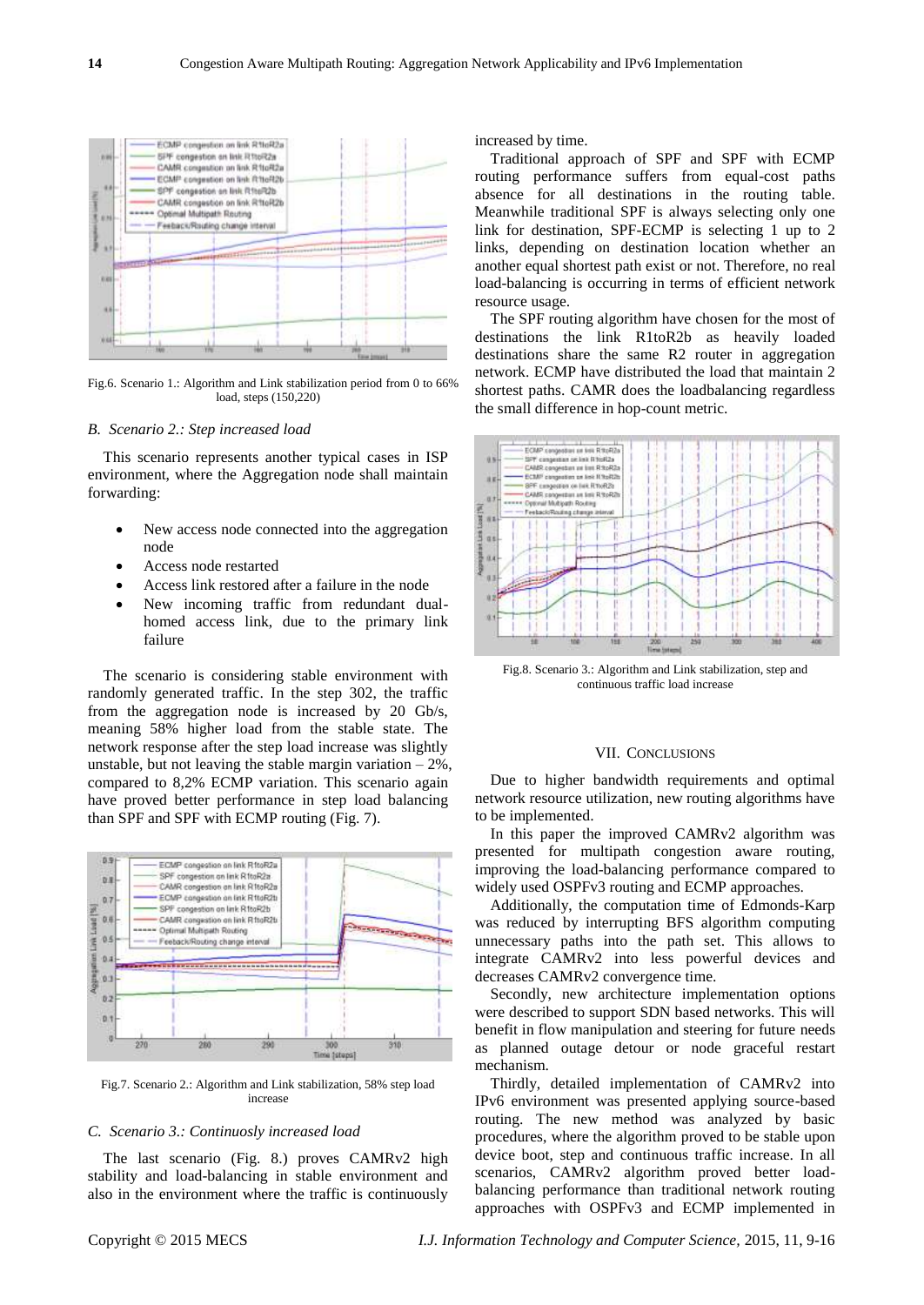many ISP networks. Simulations therefore provided clear advantage in application of the new method in aggregation networks.

#### VIII. FUTURE WORK

CAMRv2 in this paper was analyzed in sparse uplink network in the 21 node topology. CAMRv2 shall be analyzed in detail in Core network applications to prove benefits in higher throughput. The higher throughput shall be achieved by finding unused network resources, as the network is not loaded constantly equal in the time. Higher throughput over dense network could find applications especially in new datacenter migration scenario, where huge amount of data shall be transferred between two locations, exceeding the overall capacity of free shortest paths in the network.

An extensive set of Dynamic Source Routing (DSR) have been recently tested by experimental performance analysis [11]. To provide qualified benchmarking of proposed algorithm, multi-metric and constraint network used in the work shall be applied. The same applies for on comparison of proposed algorithm with on Demand Routing Protocol benchmarking [12].

Source based routing opens discussion for insufficient security in terms of DoS attacks. CAMRv2 is currently based on unsecure source routing principles. Attacker, accessing source routing enabled network, can with lowbandwidth IPv6 interface generate up to 255 times higher load. The attack is based on generating packets with maximum possible waypoints pointing to addresses ABABAB thus packets are incremented into the long cyclic path and congesting links bidirectionally. The load is cumulatively rising until TTL or Index of waypoints in the first packet are 0. Due to this fact, IETF does not recommend source based routing by default and provides explanation of IPv4 [13] and IPv6 [14] source based routing deprecation from original standard. As all of nodes can be authorized remotely from centralized server, all source based routing network can be secured via MACsec Security Encryption [15]. To ensure CAMRv2 security, L2 layer security from potential attackers shall be further investigated.

#### ACKNOWLEDGMENT

This article was created with the support of the Ministry of Education, Science, Research and Sport of the Slovak Republic within the Research and Development Operational Programme for the projects "Centre of Excellence for SMART Technologies, System and Services II", ITMS 26240120029 and "University Science Park of STU Bratislava", ITMS 26240220084, co-funded by the European Regional Development Fund. References.

#### **REFERENCES**

- [1] R. Krishnan, et al., "Mechanisms for Optimal LAG/ECMP Component Link Utilization in Networks, "*IETF draftkrishnan-opsawg-large-flow-load-balancing"*, February 2014.
- [2] M. Mirahsan, R. Schoenen, H. Yanikomeroglu, "HetHetNets: Heterogeneous Traffic Distribution in Heterogeneous Wireless Cellular Networks," *IEEE Journal on Selected Areas in Communications,* vol. PP Issue 99, May 2015.
- [3] I. Gojmerac, "Adaptive multipath routing for dynamic traffic engineering" Dissertation thesis, Technischen Universitat Wien Fakultat f¨ur Elektrotechnik und Informationstechnik, April 2007.
- [4] A. Al-Shabibi, B. Martin "MultiRoute a congestionaware multipath routing protocol" *International Conference on High Performance Switching and Routing (HPSR)*, June 2010, p. 88-93, ISBN: 978-1-4244-6969-7.
- [5] A.R. Mahlous, R.J. Fretwell, B. Chaourar, "MFMP: Max Flow Multipath Routing Algorithm" *In Second UKSIM European Symposium on Computer Modeling and Simulation, EMS '*08., September 2008*.* p. 482 – 487, ISBN: 978-0-7695-3325-4.
- [6] G. Huston, The ISP Column: An occasional column on things Internet 2007 "*Internet Society", vol.2,* June 2007.
- [7] P. Lothberg, TeraStream A Simplified IP Network Service Delivery Model, "*RIPE 67 Conference on IPv6"* October 2013.
- [8] M.R. Celenlioglu, H.A. Mantar, An SDN Based Intra-Domain Routing and Resource Management *IEEE International Conference on Cloud Engineering (IC2E),*  March 2015, pp 347 – 352.
- [9] E. Miranda, V. Cacchiani, T. Dorneth, et. al. Models and Algorithms for Robust Network Design with Several Traffic Scenarios Combinatorial Optimization *Lecture Notes in Computer Science*, Vol. 7422, April 2012, pp 261- 272.
- [10] M. Gunkel, F. Wissel, W. Weiershausen, M. Franzke, V. Fürst, A. Mattheus, "Multi-layer interworking with rateadaptive transmission technology - benefit and challenges of a new use case", *In Proceedings of Photonic Networks; 16. ITG Symposium*, May 2015, ISBN: 978-3-8007-3938-7.
- [11] Z. Mehmood, M. Iqgbal, W. Xingheng "Comprehensive Experimental Performance Analysis of DSR, AODV and DSDV Routing Protocol for Different Metrics Values with Predefined Constraints", *In International Journal of Information Technology and Computer Science(IJITCS)* Vol. 6, No. 7, June 2014.
- [12] B. Bushhan, S. Gupta, C.K. Nagpal "Comparision of on Demand Routing Protocols", *I.J. Information Technology and Computer Science,* March 2013, Vol.3., p. 61-68, DOI: 10.5815/ijitcs.2013.03.08.
- [13] A. Reitzel "Deprecation of Source Routing Options in IPv4, draft-reitzel-ipv4-source-routing-is-evil-00", [Online] https://tools.ietf.org/html/draft-reitzel-ipv4-source-routingis-evil-00.
- [14] J. Abley, P. Savola, G. Neville-Neil, "Deprecation of Type 0 Routing Headers in IPv6" *In IETF RFC 5095,* December 2007, [Online] https://tools.ietf.org/html/rfc5095
- [15] IEEE Standard, *"*802.1AE-2006 IEEE Standard for Local